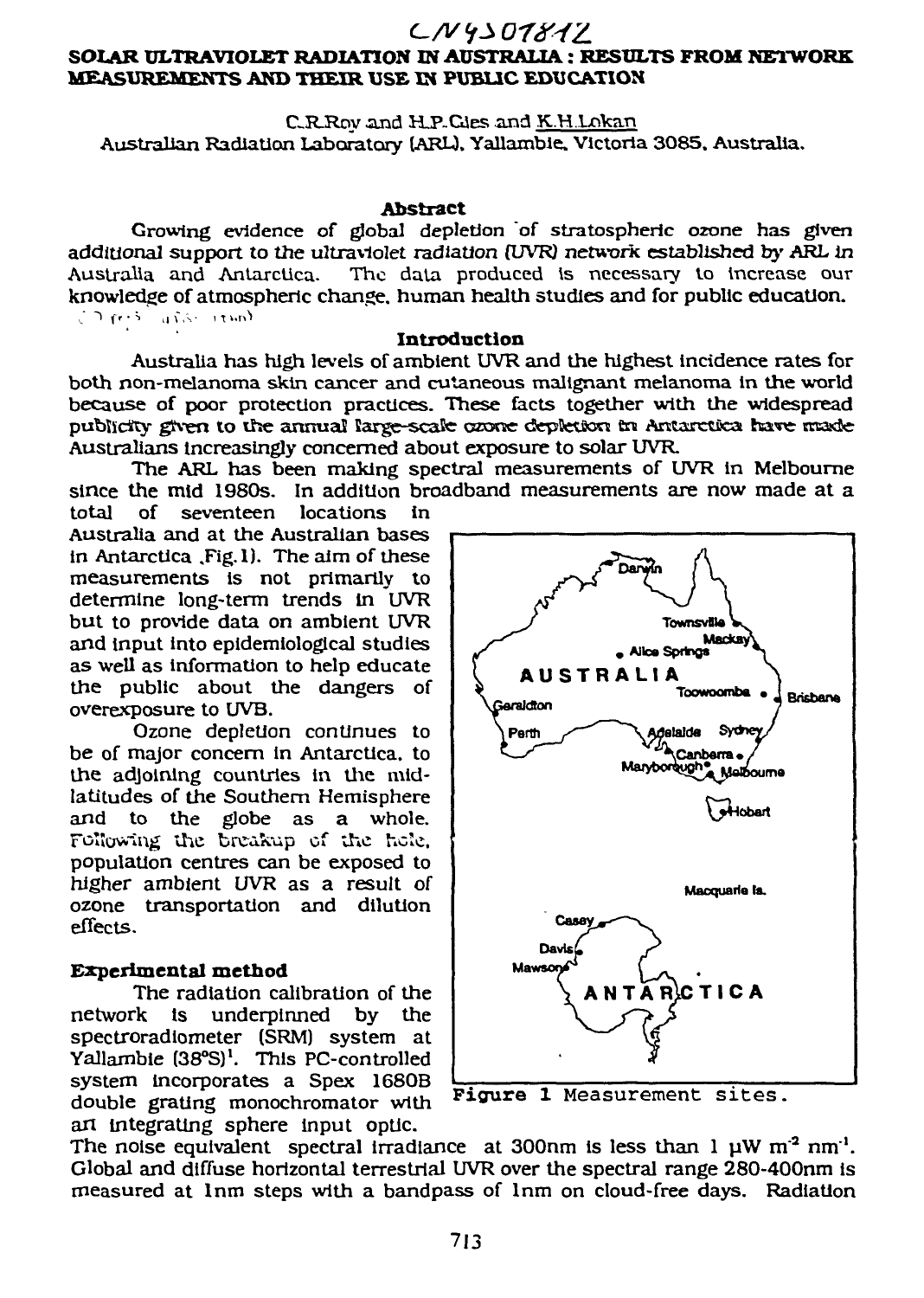calibrations are performed in-situ using a calibrated 1000 W quartz halogen lamp.

The broadband measurement system has four radiometers each responding iio iihe .regions cd" iiie solar radiation spectrum indicated: solar radiation JO-285-2^8 uml. solar UVR l295-3S5nm]. UVB l2S0-315nm] and erythemal UVR I280-340nml.

Ideally an Australian network of 5 or 6 spectroradiometers would provide data to satisfy most research interests. However, available resources dictated a network comprising a permanent SRM in Melbourne, a broadband network and a portable SRM for the regular field calibration of the broadband detectors.

#### **Solar UVR**

**Results and Discussion** 

Prior to discussing solar UVR protection it is necessary to have knowledge of the levels of ambient UVR for the particular location as to a large extent this will determine strategies. Data is expressed in terms minimal erythemal doses (MEDs) where one MED equals  $200 \text{ J m}^2$  when the solar spectra is weighted by the CIE erythemal response function $2$ . . The radiation environments of Brisbane (27.5°S). Perth (32.0°S) and Hobart (42.8°S) are shown in Figure 2. In January Perth can have up to 35 MEDs per the considerably lower cloud



cover at that time of the year. Hobart, which is the most southern of the Australian capital cities can have more than 20 MEDs per day in summer. In winter levels are much lower and would rarely exceed 10 MEDs evert *in* the tropics.

The overall shape of the curves is due largely to the influence of solar zenith angle (S2A) and to a limited extent ozone. The effect of cloud is quite marked with Perth, through summer, having more UVB than Brisbane because of the clearer skies. This is reversed through winter and spring with Brisbane, which is at the lower Latitude having consistently higher UVB. However, it should be noted that even Hobart, which is located the furthest south of the major cities has high UVB in summer and this dictates active educational programs to reduce personal exposure to UVB.

### **Ozone depletion**

The reality of Antarctic ozone depletion has widespread implications for solar UVR levels not only in Antarctica, but in the southern mid-latitudes where the effects of ozone transport have been reported<sup>3,4</sup> and dilution effects may be expected. A recent analysis of TOMS data by Stolarski et al.<sup>5</sup>, found that for the period late 1978 to early 1990 the total ozone column between 65°S and 65°N decreased by 3%. A summary of the ozone trends is given in Table 1.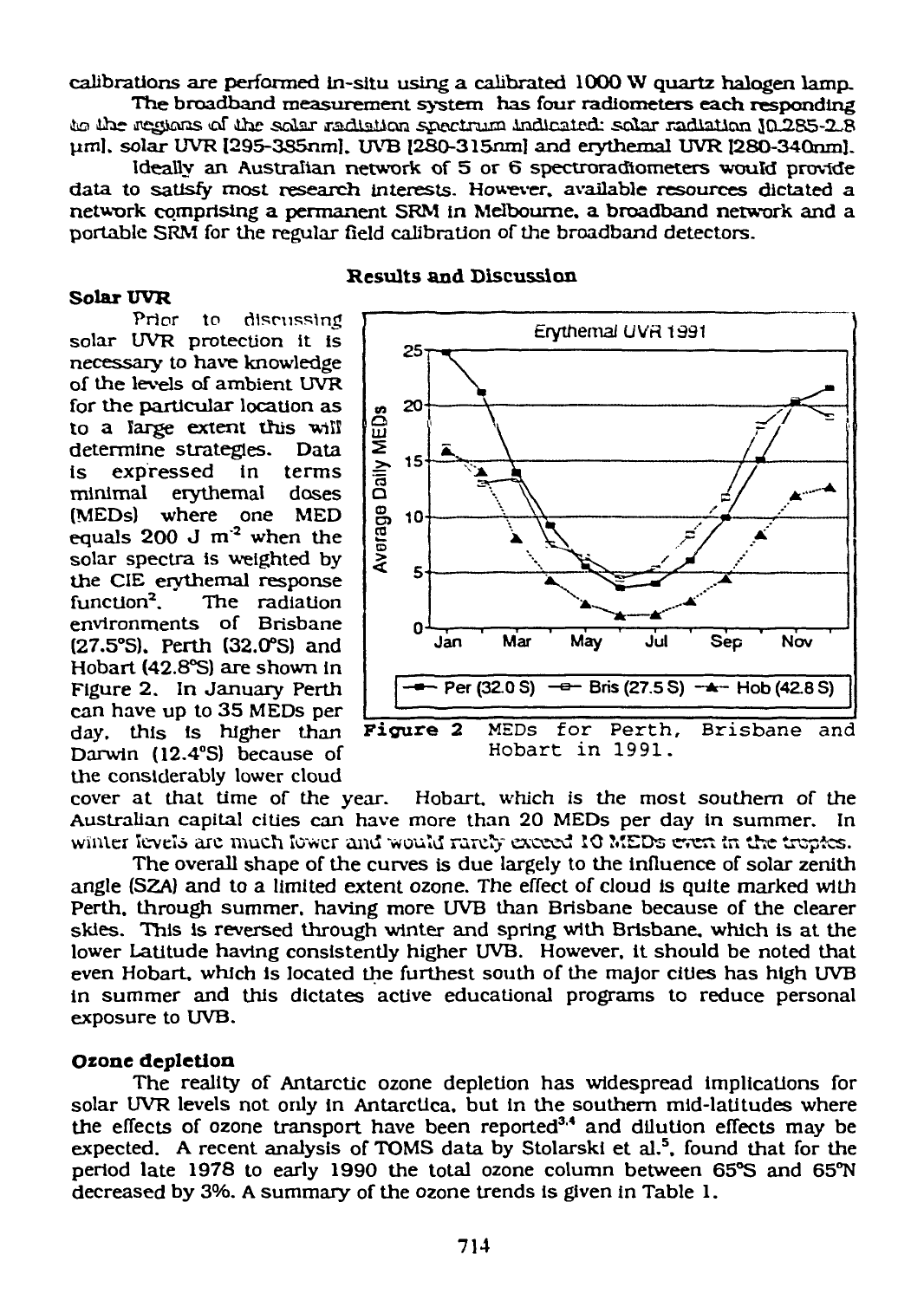| Period<br>Dec-Mar<br>May-Aug<br>Sep-Nov | <u>45°S</u><br>-5.2<br>-6.2 | <u>Equator</u><br>$+0.3$<br>$+0.1$ | <u>45N</u><br>-5.6<br>$-2.9$ |        |        |        |
|-----------------------------------------|-----------------------------|------------------------------------|------------------------------|--------|--------|--------|
|                                         |                             |                                    |                              | $-4.4$ | $+0.3$ | $-1.7$ |

The major points which emerge from this analysis are firstly that very little ozone depletion has occurred in the equatorial region, secondly at 45°N the greatest depletion occurs during winter when solar UVB is at its lowest and thirdly at 45°S significant depletion occurs all year with summer only slightly less than winter. This can be explained by an ozone dilution effect subsequent to the ozone hole breakup. It seems certain that the mid-latitudes of both the northern and southern hemispheres will experience elevated solar *UVB* in the coming years.

### **Personal dosimetry**

Polysulphone film badges have been used to quantify personal exposure to solar  $UVR<sup>6</sup>$ . Fig.3 shows results from a recent study of indoor, outdoor and retired workers. Results suggest that exposures of up to 30% of the ambient UVR are possible. Through studies of this type. knowledge is gained on the amount and pattern of exposure from routine activities and this can then be applied in the design *of*  educational campaigns to modify outdoor behaviour<br>and reduce UVR exposure.



Figure 3 Exposure of groups of workers.

### **Protection**

Th»\* abow dfsmsstor? *indtenttt that,* evpoiswws *of* up *to* lO MED per day are possible and behaviour modification and personal protection must decrease this to less than 1 MED. We have shown that clothing<sup>7</sup>, wide-brim hats, sunglasses and sunscreens can readily achieve this target.

## **Educational campaigns**

Since 1981 the Anti-Cancer Council of Victoria has run a national educational campaign. The two aspects to skin cancer control-prevention and early detection-are both embraced by what is now a nationally coordinated program.

The Australian Radiation Laboratory, using data from its National measurement network, provides to the media a daily chart of UVB for the capital cities in each state. These are broadcast with the weather on the nightly television news report (see Flg.4). This 12-15 second time slot provides **a** unique opportunity to reach **a** large audience and to help educate the public about UVR and the link or otherwise to ozone, cloud cover and daily temperature. This has generated considerable public Interest.

Many schools and community groups are taking a greater interest in